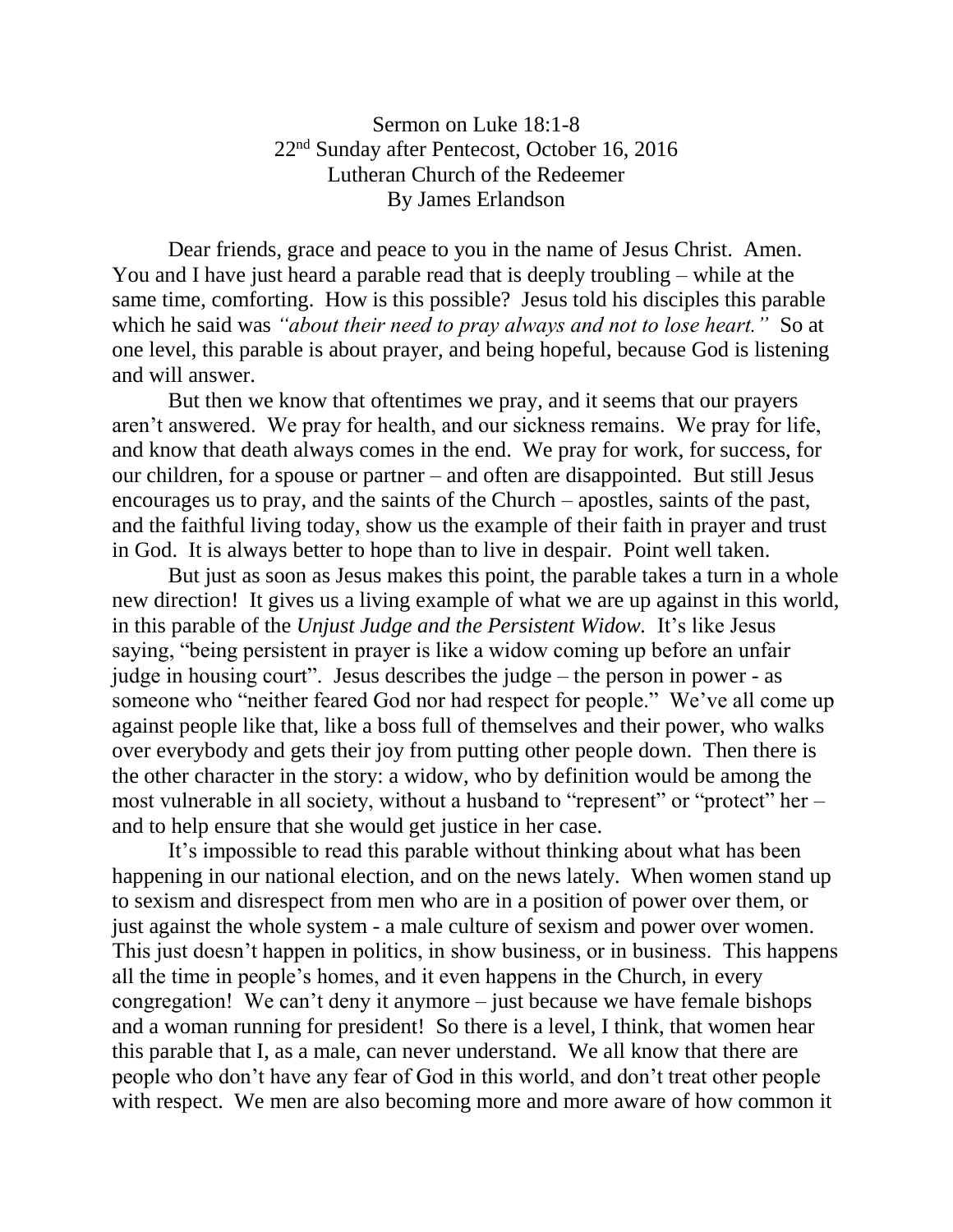is for women to be treated disrespectfully and discounted, by justice and economic systems that devalue women. We just weren't as aware of them because we didn't experience such treatment ourselves, and it takes brave, persistent women to tell their stories and make us all aware. Because they will be questioned, ridiculed, even threatened if they dare to come forward. We hope justice will come, and more quickly. Even Martin Luther has a word for us in the *Small Catechism,* written in 1529, in his explanation to the Sixth Commandment "You Shall Not Commit Adultery", when he said:*"We are to fear and love God, so that in matters of sex we lead pure and decent lives in word and deed, and each of us loves and honors his or her spouse."* In today's contentious times, justice comes when we speak with honor and respect to and with all women and men, children, male, female and all genders, - for all human beings are sacred creations of God!

But back to the parable. The widow, it seems, has been before this judge before. We are not told what the case is about – maybe it's about some property she owned that was in dispute, or maybe she was being mistreated or cheated by somebody in business – we don't know, but it doesn't really matter. Because she is determined to be heard, so she keeps coming before this judge to make her case. He is tired of hearing about it, and sick of hearing her voice. Finally, after the umpteenth time hearing her case, he says to her: "Though I have no fear of God and no respect for anyone, yet because this widow keeps bothering me, I will grant her justice, so that she may not wear me out by continually coming." Literally, he said she was giving him a "black eye" – not literally, but the fact that she kept coming to him for justice was publicly embarrassing him, and wreaking havoc with his reputation. So he settled (without admitting guilt), to cut his losses.

Does this sound like an advertisement to "pray always and do not lose heart?" Hardly! But here's the point: even when the result you want looks impossible, keep praying! Like that widow did with that judge. Now this is not to compare God to the unjust judge – but sometimes don't we complain that "God is just not fair!?" We seldom dare say it out loud – it's not polite to complain about God in church (though we can all say what we want about the Church)! It's really describing what persistence in prayer can mean in the extreme, with Jesus' illustration from this surprising parable, comparing prayer with going to court before a judge who doesn't care to listen!

Maybe it means we can pester God to act – just like Abraham did in the story where he "talked God down" to not destroying the city of Sodom if he could find 100 righteous persons there, then down to 50, then 40, then 30, then 20, then down to 10. I guess Abraham didn't have the guts to try to talk God down to zero – maybe God was just waiting for Abraham to dare ask that, and would have agreed to that also! (I'm only speculating, but it seems consistent to the view of God as a forgiving parent and not a vengeful judge!)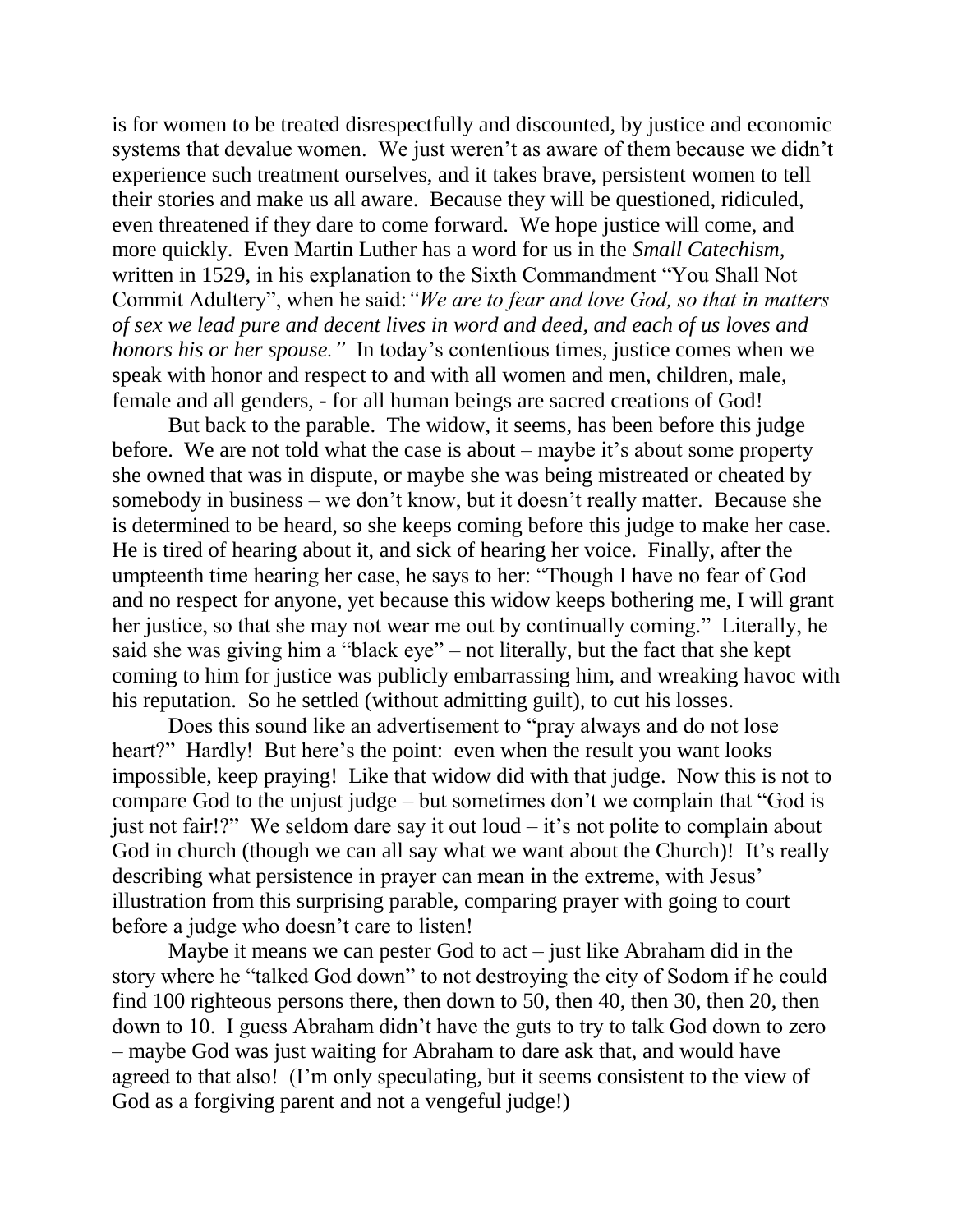Does anyone complain to God in the Bible and live? Oh, yes, the Bible is full of stories like that! Moses complained to God often about leading him out into the desert, and those "stiff-necked people" he had to lead, who kept complaining to him how good it was back in Egypt. When were they ever going to get to that Promised Land? Forty years it took. That was persistence! The prophets also complained mightily to God about the impossible task they were given, to preach repentance to people who kept falling away from God. So many of the Psalms were laments, written as complaints to God about the trouble other people caused them, and God not listening – all written for the peoples' worship service. So Psalms are a treasure for us today, to give us words of complaint, sorrow and loss directly to God, but leading us to remember the God in whom we trust and speak our praise. So this parable Jesus told, about a persistent widow who brought her complaints to this judge, is right in character with the lament psalms and other prayers of the people which honestly and painfully name our trouble, and challenge our faith. When we don't feel we have been heard, we have to keep praying!

It is a painful truth that human beings can wait a long time for justice to be done – it can take generations! Many still wait! We think today of Native Americans, who have lost their lands to broken treaties since 1492, who still wait for them to be honored, and to find justice that will allow them to live in abundance instead of poverty in this land. We think of African American peoples who first came unwillingly in chains, after the Emancipation Proclamation of 1863 ended slavery, and the Civil Rights Act of 1964, and wonder how long we have to wait for true freedom and equity to be experienced by all people in this nation. We think of the many thousands who sit in jails and prison cells, both undocumented immigrants detained before deportation, and those imprisoned unjustly or for minor, non-violent offences. We think of all those who can't get justice in housing court, or family court, who just sit and wait for years before their cases are heard, or can't afford their day in court. For too many, persistence is a luxury they can never hope to afford.

In the midst of such despair over the long wait for justice, Jesus teaches us the lesson we can learn from the widow's persistence – when even a disrespectful, callous judge granted her justice. Jesus said, *"Listen to what the unjust judge says. And will not God grant justice to his chosen ones who cry to him day and night? Will he delay long in helping them? I tell you, he will quickly grant justice to them. And yet, when the Son of Man comes, will he find faith on earth?"*

Okay, this is good news, as well as a challenge. God is so much more compassionate and forgiving than any earthly judge, that in comparison we can indeed be hopeful, and bring our joys, our sorrows, and our complaints to God – and we will be heard. I don't know if I can be as hopeful as Jesus was he asks: "will God delay?" "He will quickly grant justice!" I don't know if I am that